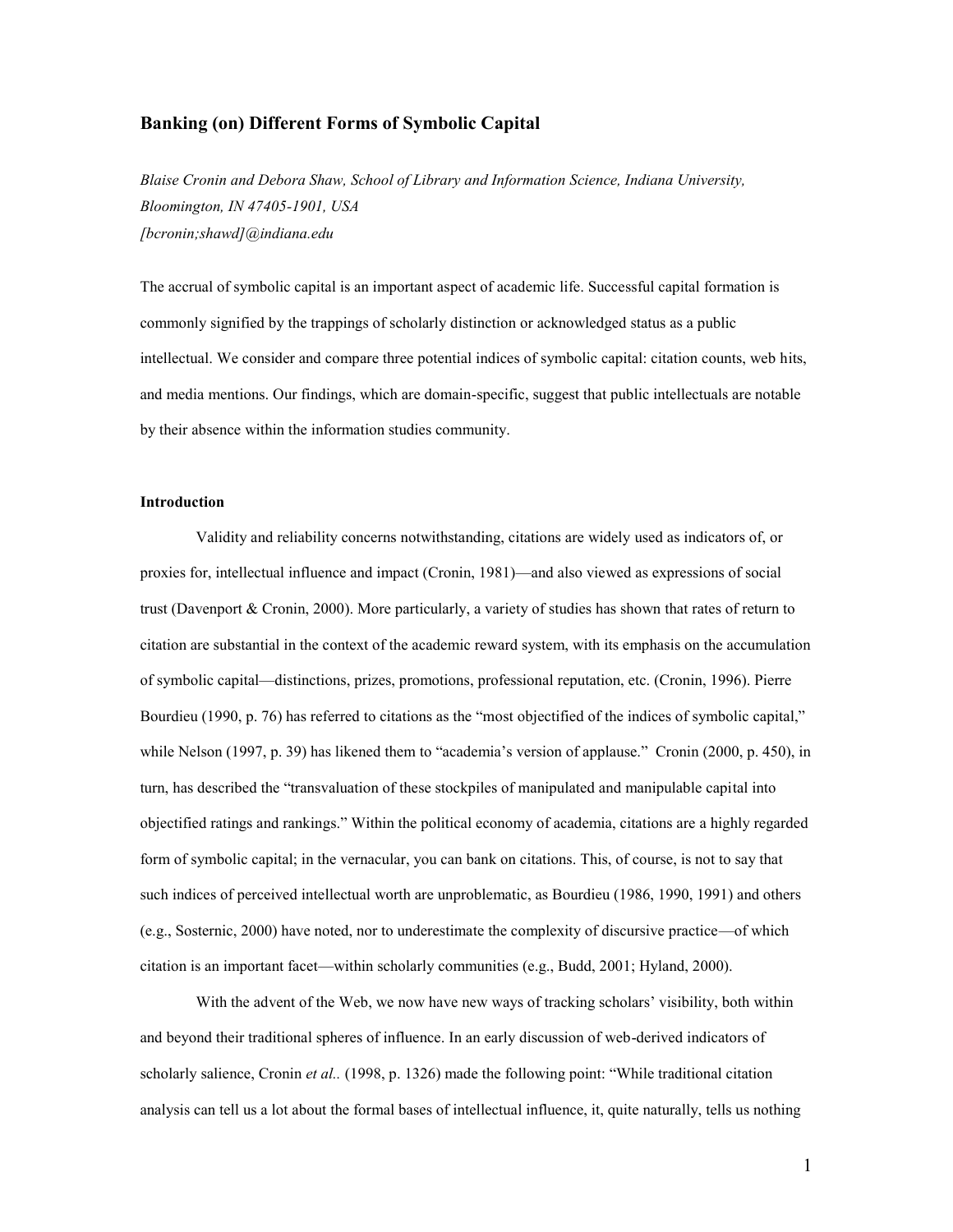about the many other modalities of influence which comprise the total impact of an individual"s ideas, thinking and general professional presence." They went on to say (p. 1326), "[t]he range of genres of invocation made possible by the Web should help give substance to modes of influence which have historically been backgrounded in narratives of science..." To demonstrate their point, they developed an inductive typology of web-based invocations to cover the full range of mentions (from a simple listing of one"s name as a faculty member, through inclusion of one"s textbook on a course syllabus, to being the center of a serious scholarly discussion on a listserv) based upon the form or context in which the mentions occurred. The eleven categories were: abstract, article, conference proceedings, current awareness, external home page, listserv, personal/parent organization home page, resource guide, book review, syllabus, table of contents. Of course, receiving a mention—or making a splash—on the Web is not quite the same thing as being cited by one"s academic peers in a refereed journal or scholarly monograph: the diversity of the Web audience, along with the broader repertoire of possible forms of invocation and associated motivations, calls for interpretative caution. Specifically, the population of potential "citers" on the web is broader than one"s habitual, or even extended, scholarly audience. The Web provides a means for those beyond the traditional discursive pale to both receive and react to ideas once corralled within the formal scholarly literature. It also provides academics with the means of reaching a wider audience, well beyond their immediate institutions and disciplines. Thus, one needs at the very least to distinguish between, on the one hand, enduring scholarly impact—as suggested by a cumulating citation record—and, on the other, web-based measures of "street cred" (Cronin, 2001, p. 6) or "transient group interest ... a digital-age equivalent of Andy Warhol"s fifteen minutes of fame for web-present authors" (Cronin, 1999, p. 954). That said, it would be perverse to preclude web-derived measures of impact, celebrity, or esteem from consideration. Some emerging indicators of online recognition and recommendation may, in time, prove to be very bankable forms of symbolic capital.

Posner (2001, p. 167) has argued persuasively that web hits and media mentions can be used conjointly as proxies for "public-intellectual status." Building on an earlier study of legal scholars as public intellectuals (Landes & Posner, 2000), he undertook a comparison "of a public intellectual"s academic renown, as proxied by the number of scholarly writings, to his celebrity as a public intellectual, as proxied by media mentions" (p. 169). For the first measure he used citation scores based on ISI"s citation indexes;

2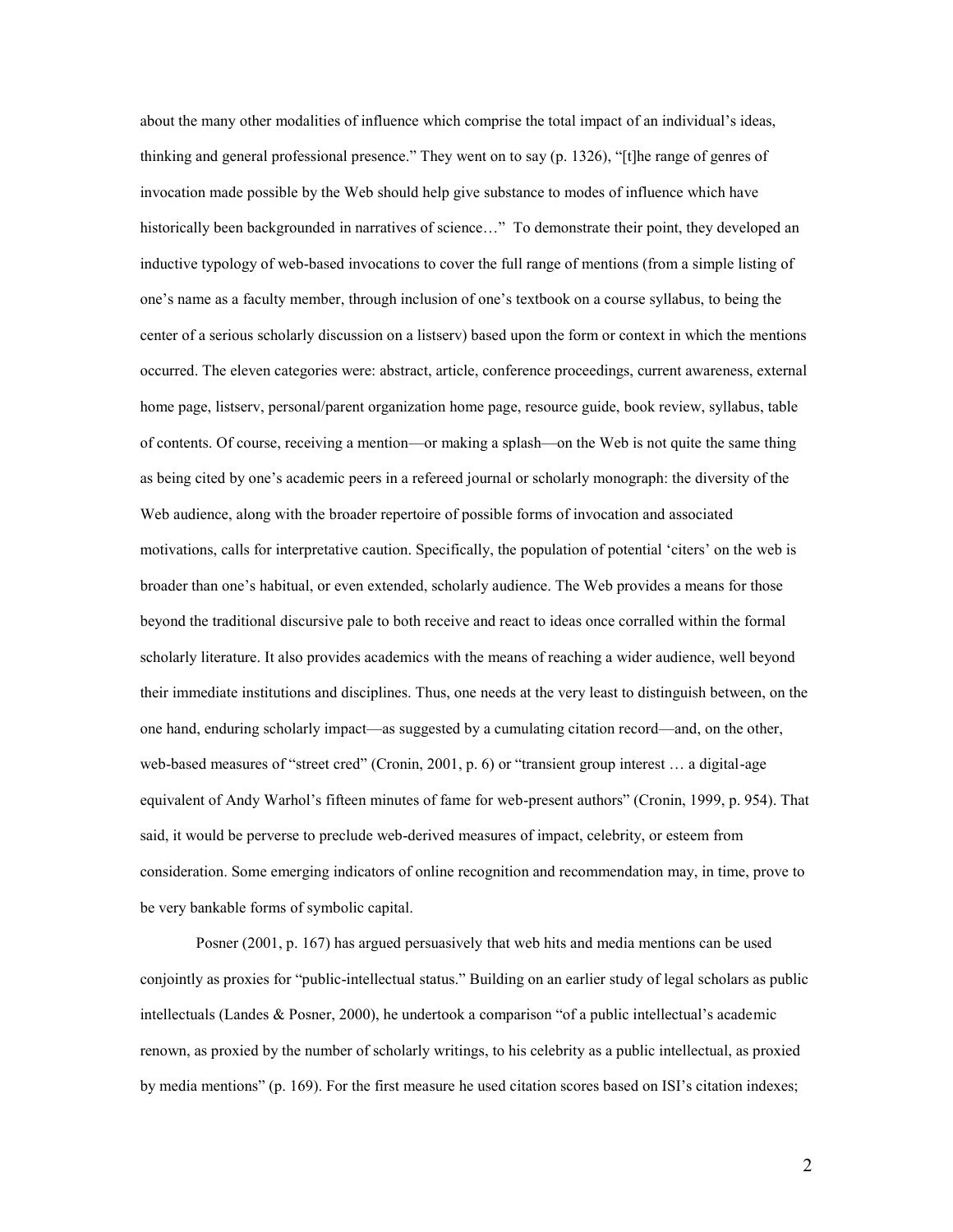for the latter he relied on both web hits and mentions in *LexisNexis* general news sources. Posner used a large, heterogeneous sample (N=546) drawn from all walks of academic and public intellectual life (e.g., Hannah Arendt, Allan Bloom, William F. Buckley, Umberto Eco, Milton Friedman, Stephen Jay Gould, Conor Cruise O"Brien, Susan Sontag, Lionel Trilling, Edward Wilson). Moreover, he meticulously documented his data collection and analysis methods (pp. 188-193) and has made the entire dataset freely available on the Web to interested researchers (see: http://home.uchicago.edu/~posner/).

It has been suggested (Cronin, in press) that within the library and information science (LIS) field there are few if any spokespersons or public intellectuals who "contribute influentially to national debates on the issues of the day, whose pronouncements, oracular or otherwise, help shape public opinion." We decided to test that rather unflattering claim by employing Posner"s approach on a relatively small and homogeneous population of scholars (no dead Germans were included), one with which we are both familiar. To the best of our knowledge, this is the first study of its kind using Posner"s approach to focus on a single disciplinary population, viz., information studies. We do not claim that our results are generalizable to other academic domains.

### **Methods**

We started with the list of the 25 most frequently cited professors generated by Budd (2000, p. 237) in his six-year study of U.S. LIS faculty productivity. Using Google (the search engine favored by Posner) we gathered the total number of Web hits for each of the 25 individuals. Our approach and sampling method, which were designed to eliminate false drops as far as possible, are described in detail in Appendix 1. Again following Posner"s lead, we searched *LexisNexis* files (major newspapers, magazines and journals, and transcripts) for the previous five years to generate media mentions for the 25 individuals. The specifics of that search strategy are detailed in detail in Appendix 2.

#### **Results and Discussion**

Table 1 shows the three sets of measures: citation counts (ISI), Web hits (Web), and media mentions (*LexisNexis*); there is considerable variability. The range on the first measure is 102 to 673; 123 to 18,520 on the second, and 0 to 310 on the third. Every one of these professors has a web presence, but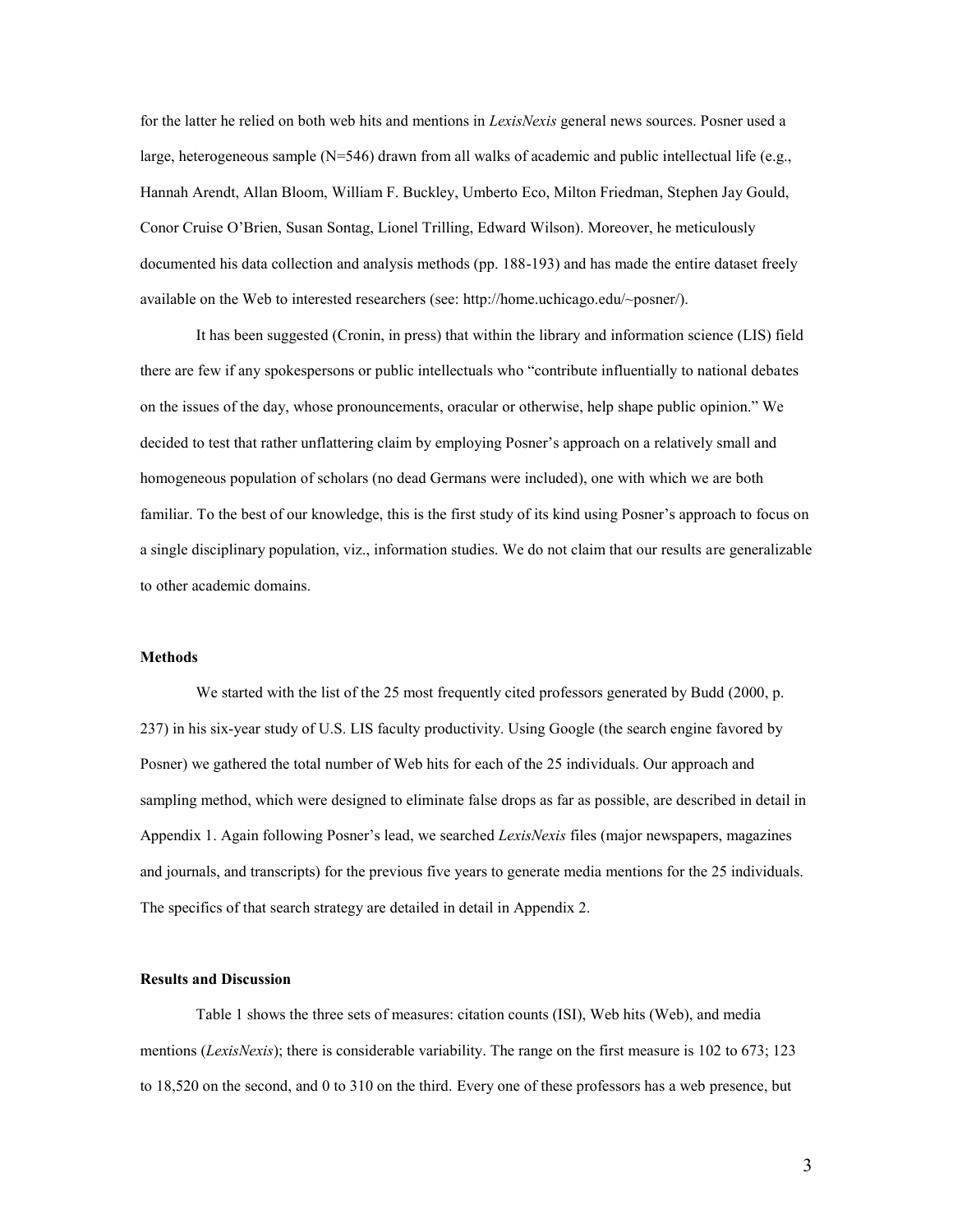nine individual have no media mentions to their credit. [As it happens, five of the six authors who were included in Cronin *et al's* 1998 study also featured in the present analysis, so it is reasonable to assume that the kinds of invocations identified in the former find their echo in the present study.] The data are graphed in Figure 1. One individual, Hal Varian, stands head and shoulders above the rest (see also the rankings in Table 2); quite simply, he plays in a different league, being heavily invoked and quoted. It should be noted, however, that Varian had developed a reputation as a noted economist before his appointment as dean of the School of Information Management and Systems at UC Berkeley. If we eliminate Varian, the three distributions flatten dramatically. The new top web rank goes to Rob Kling, doyen of social informatics, who left UC Irvine's Department of Computer and Information Science to take up a position at Indiana University"s School of Library and Information Science in the mid-1990s. This career arabesque does not seem to have harmed either his web or media presence, on both of which he ranks higher than virtually all the native LIS faculty. (Kling"s true citation score, by the way, would have been higher but for the fact that he was not affiliated with an LIS program for some of the years included in Budd"s analysis; Varian may have been disadvantaged in like fashion.) With Varian removed from the frame, the third column is spare, with only two individuals (Cronin and Tenopir) managing to reach double digits. By way of illustration, media mentions included Christine Borgman on the use of *FaceTrac* surveillance technology at the Super Bowl, Nancy Van House on the closing of the UC Berkeley library school, and congressional testimony presented by Charles McClure.

The correlations between the three measures are shown in Table 3. The strongest correlation (0.96) is between web hits and media mentions, while those for citation counts with Web hits and media mentions are 0.69 and 0.66, respectively. These correlation coefficients are much higher than those obtained by Posner (2001, p. 217), due, in part, we suspect, to the disciplinary homogeneity of our sample.

#### **Conclusions**

The world of citation is the closed world of the clerisy; we trade citations with other scholars, not with the public-at-large. The world of the Web, by contrast, is more open and egalitarian in character (equal opportunity invocation, if you will); here we are mentioned/linked to by our peers, but also, on occasion, by practitioners and, indeed, sundry others who may have a special or passing interest in some of the issues we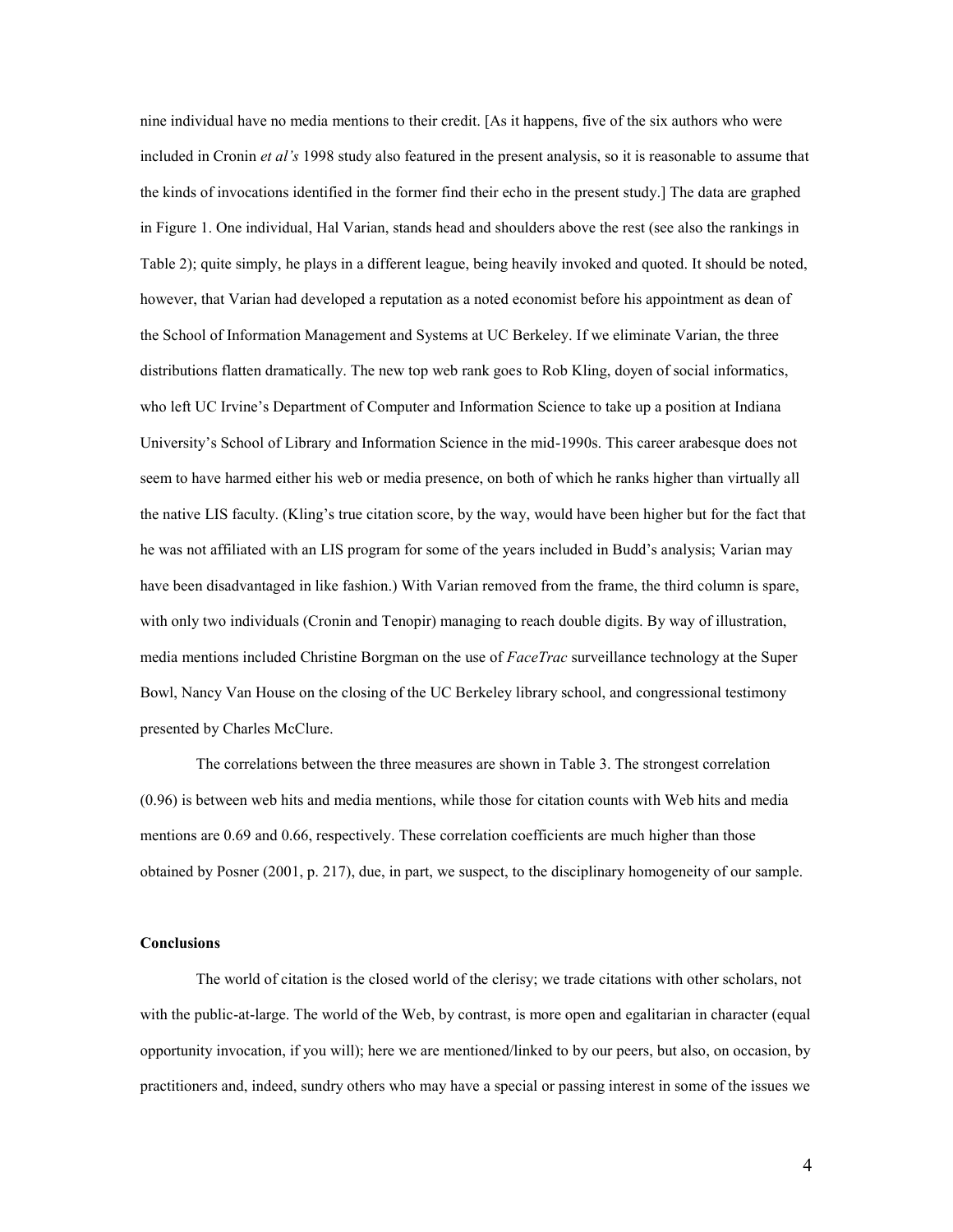address in our lives as academics and/or public intellectuals. The Web extends the discursive space within which scholars operate. What these polyvalent invocations mean in aggregate, or individually, is another matter (Cronin *et al.,* 1998), and it is doubtful if, unprocessed and unwinnowed, they should be included among the battery of partial indicators conventionally used to evaluate scholarly production and impact. The media world is anything but closed (hence, presumably, the very strong positive correlation we found between the Web and media indicators); it is here, if we are lucky, that we amass celebrity capital through our strategically placed sound bites and on-tap expertise.

Regrettably, our data—the aggregate media mentions—seem to support the assertion that there are no outstanding public intellectuals in the LIS field; whether that is a function of our collective diffidence or an expression of the media's/public's estimation of our worth is an open question, one requiring comparative analyses of different disciplinary and professional groups. What we can say with some assurance is that the supposedly leading scholars in LIS are unseen and unheard in the public sphere; unlike some other disciplines (e.g., law, whose public faces include notables such as Dershowitz, MacKinnon, Posner, Strossen, Tribe), the LIS field is has still to bring forth, to use the prevailing terminology, its first *bona fide* "academostar" (Spurgin, 2001) or public intellectual. It can, of course, be countered that there may be other, less visible, scholars within the ranks who have a public presence, but, having checked several well-known names not included on Budd"s list for good measure, we find it hard to think who those individuals might be.

### **Acknowledgement**

We are grateful to an anonymous referee for helpful comments.

# **References**

Bourdieu, P. (1986). The forms of capital. *In:* Richardson, J. (Ed.). *Handbook of theory and research for the sociology of education*. New York: Greenwood Press, 241-258.

Bourdieu, P. (1990). *Homo academicus* [P. Collier, Trans.]. Cambridge: Polity Press.

Bourdieu, P. (1991). *Language and symbolic power*. [G. Raymond & M. Adamson, Trans.] Cambridge, MA: Harvard University Press.

Budd, J. M. (2000). Scholarly productivity of U.S. LIS faculty: An update. *Library Quarterly*, 70(2), 230-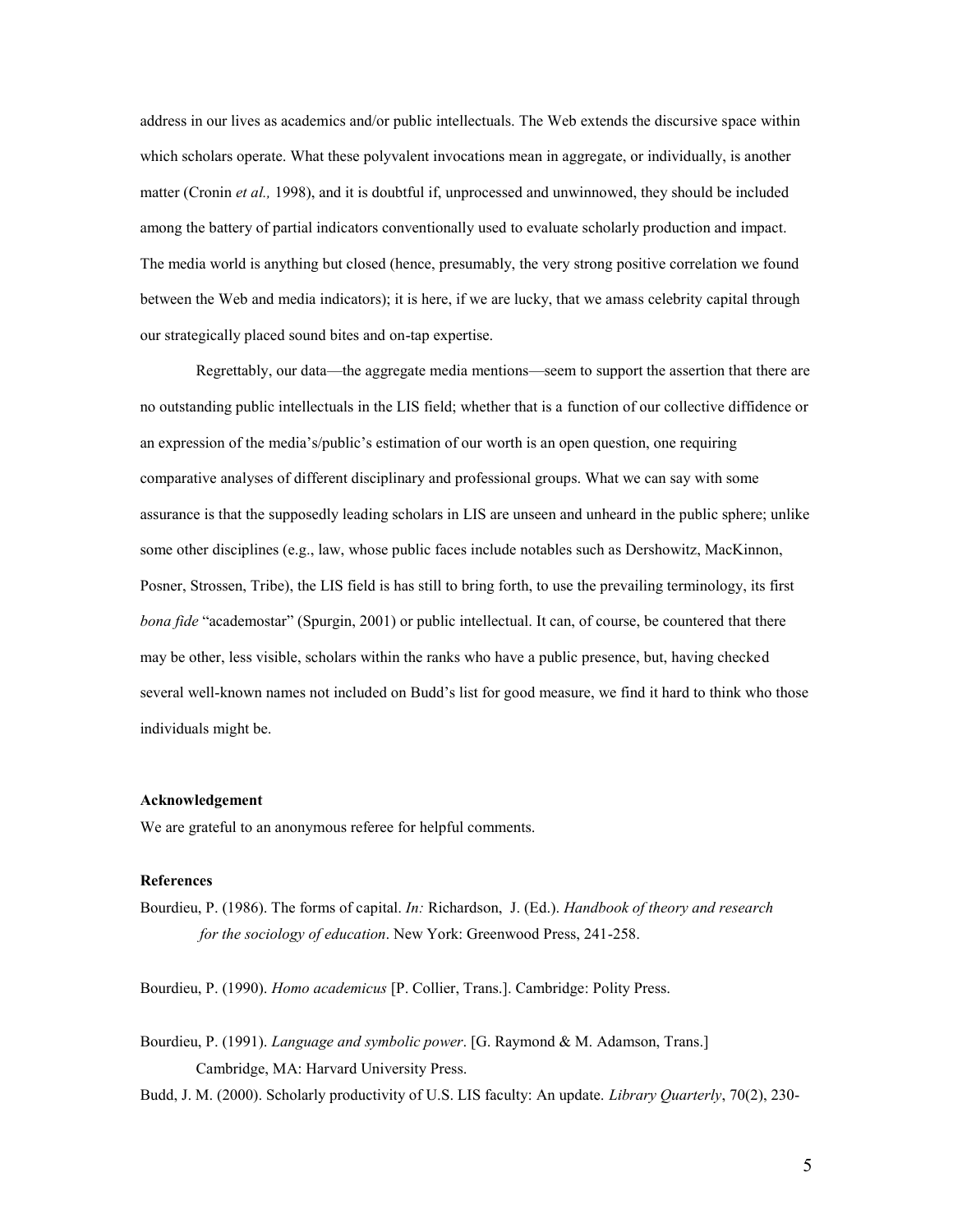- Budd, J. M. (2001). Instances of ideology in discursive practice: implications for library and information science. *Library Quarterly*, 71(4), 498-517.
- Cronin, B. (1981). The need for a theory of citing. *Journal of Documentation*, 37(1), 16-24.
- Cronin, B. (1996). Rates of return to citation. *Journal of Documentation*, 52(2), 188-197.
- Cronin, B. (1999). The Warholian moment and other proto-indicators of scholarly salience. *Journal of the American Society for Information Science*, 50(10), 953-955.
- Cronin, B. (2000). Semiotics and evaluative bibliometrics. *Journal of Documentation*, 56(4), 440-453.
- Cronin, B. (2001). Bibliometrics and beyond: Some thoughts on web-based citation analysis. *Journal of Information Science*, 27(1), 1-7.
- Cronin, B. (In press). Celebrity-challenged. *In*: Cronin, B. *Pulp friction*. Lanham, MD: Scarecrow Press.
- Cronin, B., Snyder, H. W., Rosenbaum, H., Martinson, A., & Callahan, E. (1998). Invoked on the Web. *Journal of the American Society for Information Science*, 49(14), 1319-1328.
- Davenport, E. & Cronin, B. (2001). The citation network as a prototype for representing trust in virtual environments. *In*: B. Cronin & H. B. Atkins (Eds.). *The web of knowledge: A Festschrift in honor of Eugene Garfield*. Medford, NJ: Information Today, Inc. ASIS Monograph Series, 517-534.
- Hyland, K. (2000). *Disciplinary discourses: Social interaction in academic writing*. Harlow: Pearson Education Limited.
- Landes, W. M. & Posner, R. A. (2000). Citations, age, fame, and the Web. *Journal of Legal Studies*, 29(319), 329-341.
- Nelson, C. (1997). Superstars. *Academe*, 87(1), 38-54.
- Posner, R. A. (2001). *Public intellectuals: A study of decline.* Cambridge, MA: Harvard University Press. (Chapter 5, in particular).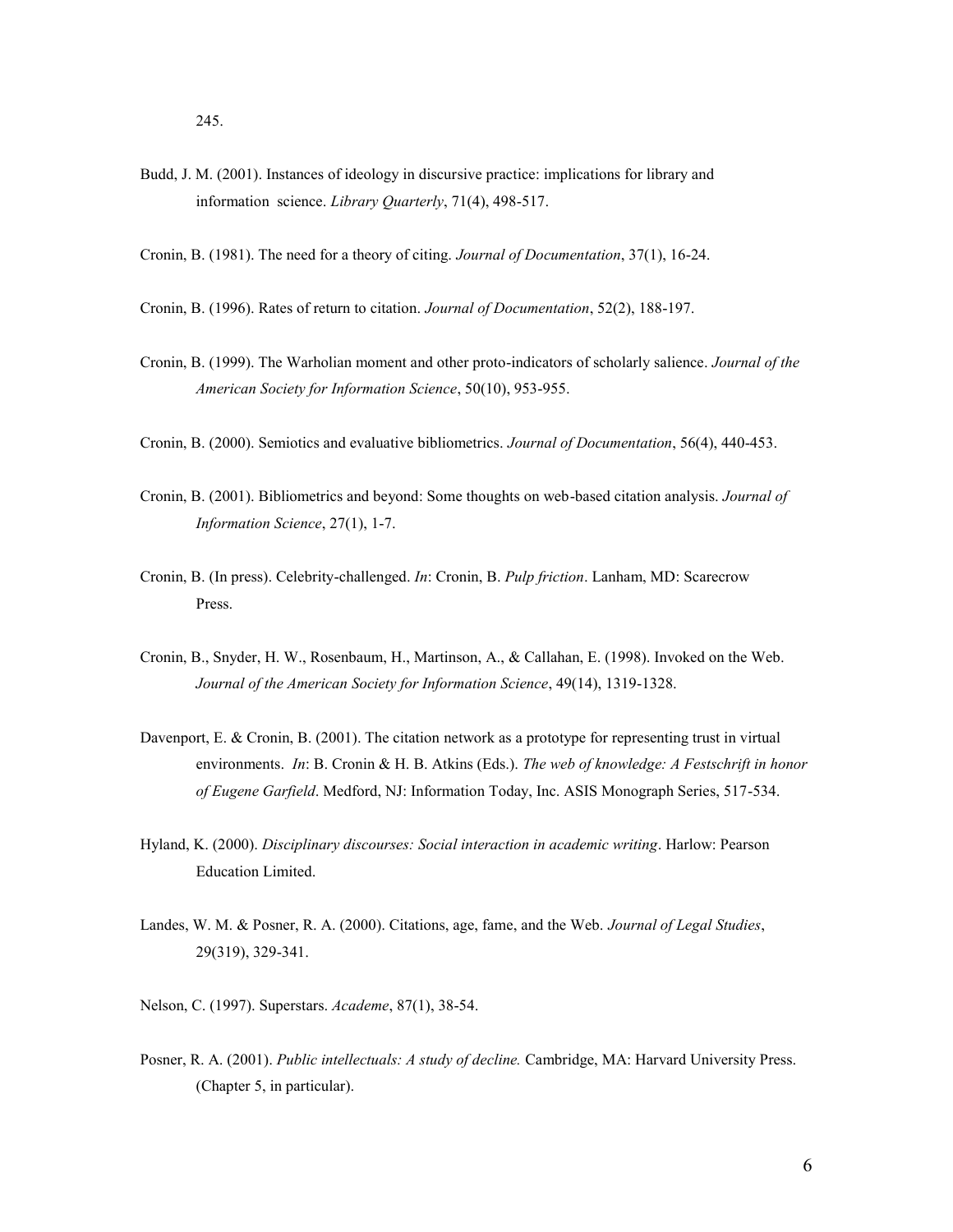Sosteric, M. (1999). Endowing mediocrity: Neoliberalism, information technology, and the decline of radical pedagogy. *Radical Pedagogy*, 1(1). Available at: <http://www.icaap.org/iuicode?2.1.1.3>

Spurgin, T. (2001). The *Times Magazine* and the academic megastars. *The Minnesota Review*, 52-54, 225- 238.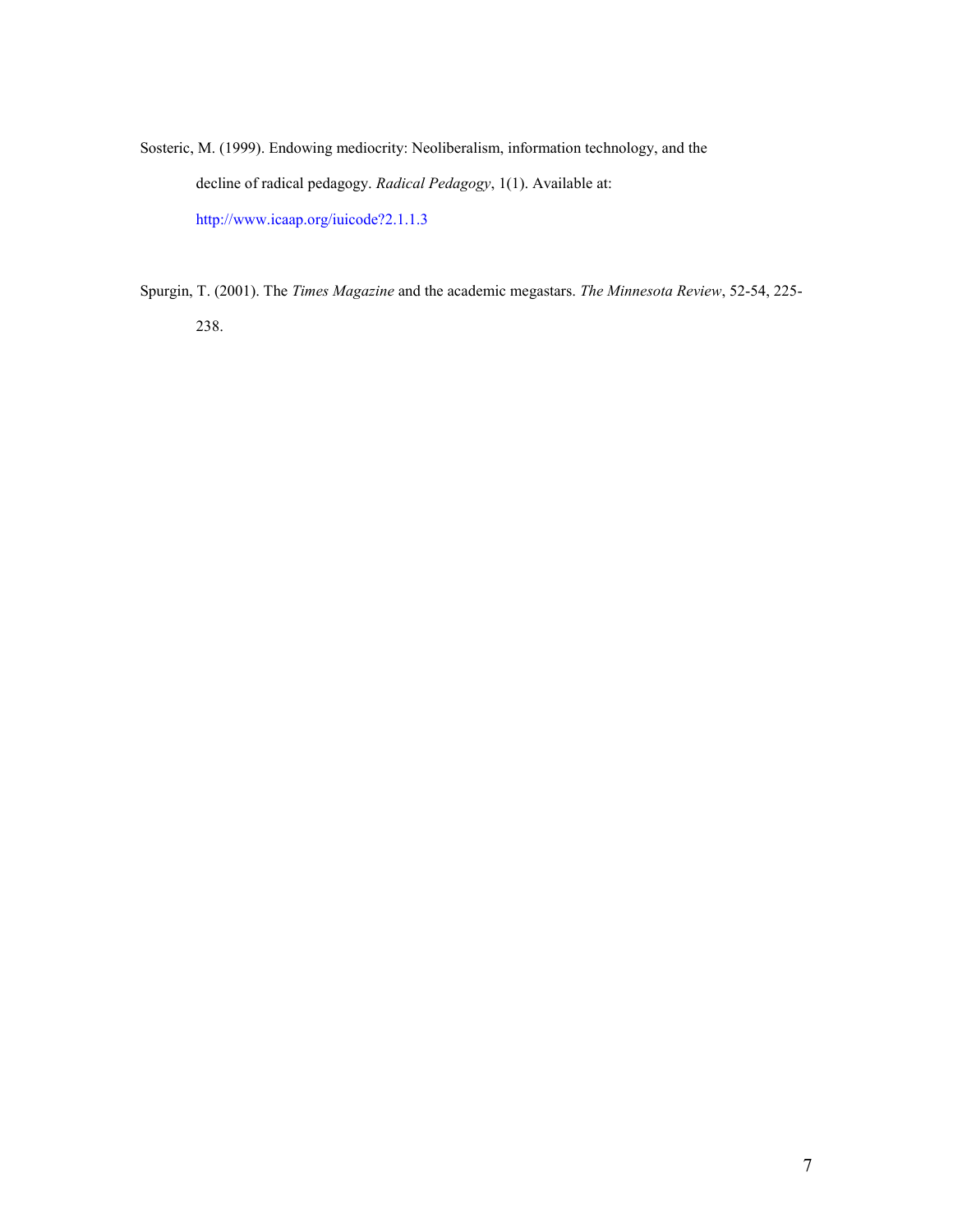## **Appendix 1 - Web Hits Search**

We entered each subject's name as a string search using the Google search engine; searches were conducted February 23, 2002. Name variants were ORed and submitted in quotation marks, last-first, firstlast, and first-middle initial-last (e.g., "hal varian" or "varian hal" or "hal r varian"). The number of "results" calculated by Google was recorded; it should be noted that with large numbers of results Google omits items it judges "very similar" to those it displays. We recorded the total number of results, then examined 20% of the those presented (every fifth page) to ascertain the percentage of the results that correctly identified the subject of the search. The total number of results was adjusted by this percentage and reported as "Web hits."

## **Appendix 2 -** *LexisNexis* **Search for Media Mentions**

We used the *LexisNexis* Academic Universe News files on February 24, 2002. Under "general news" we searched the "major newspapers" and "magazines  $\&$  journals" files; under "transcripts" we searched "all transcripts." Each search covered the previous five years. We used the "guided search," entering the subject"s <firstname lastname> OR <firstname middleinitial lastname> for a full text search. The number of documents found in each case was recorded, and all were examined to determine the number that pertained to the subject of the search. The resultant number is reported as "media mentions."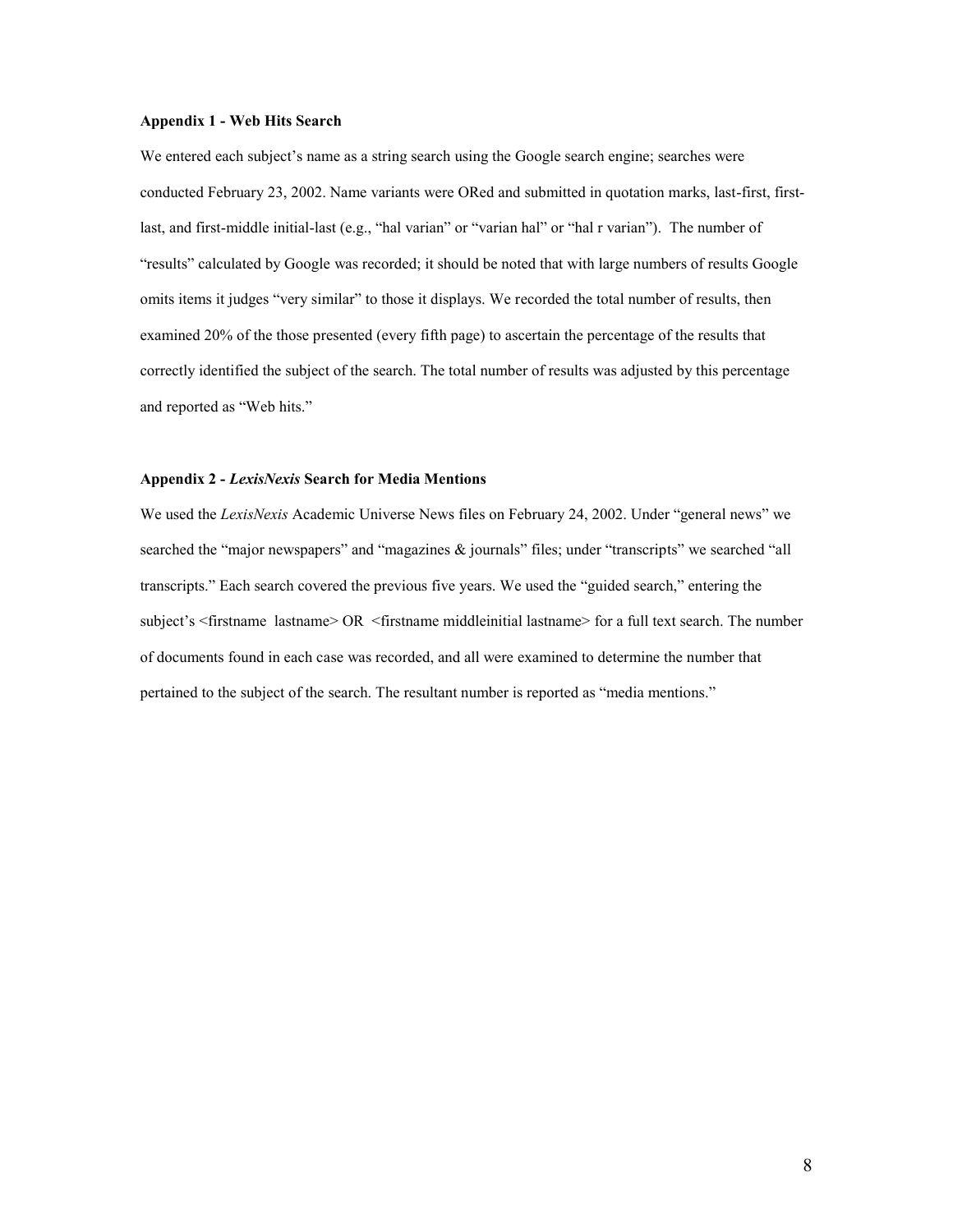|                 | <b>ISI</b> | Web   | LexisNexis       |
|-----------------|------------|-------|------------------|
| Varian          | 673        | 18520 | 310              |
| <b>Belkin</b>   | 440        | 1004  | $\boldsymbol{0}$ |
| Saracevic       | 425        | 861   | $\mathbf{1}$     |
| Marchionini     | 366        | 2150  | $\overline{2}$   |
| Cronin          | 350        | 1548  | 20               |
| <b>Bates</b>    | 338        | 968   | $\overline{2}$   |
| Borgman         | 336        | 2028  | 6                |
| McClure         | 316        | 3402  | 4                |
| Hernon          | 276        | 2112  | 3                |
| Kuhlthau        | 253        | 1075  | $\mathbf{1}$     |
| Drabenstott     | 241        | 641   | $\overline{2}$   |
| <b>Buckland</b> | 235        | 1952  | $\overline{2}$   |
| Fidel           | 204        | 1030  | $\mathbf{1}$     |
| Tenopir         | 201        | 1540  | 19               |
| Kling           | 196        | 4630  | 9                |
| Harter          | 182        | 913   | $\boldsymbol{0}$ |
| White           | 156        | 924   | $\boldsymbol{0}$ |
| Spink           | 154        | 985   | 5                |
| Schamber        | 140        | 389   | $\boldsymbol{0}$ |
| Allen           | 123        | 414   | $\boldsymbol{0}$ |
| Van House       | 121        | 123   | 6                |
| Losee           | 110        | 659   | $\boldsymbol{0}$ |
| <b>Budd</b>     | 106        | 779   | $\boldsymbol{0}$ |
| Kantor          | 102        | 804   | $\boldsymbol{0}$ |
| Larson          | 102        | 1244  | $\boldsymbol{0}$ |

Table 1. Citation counts, Web hits, and media mentions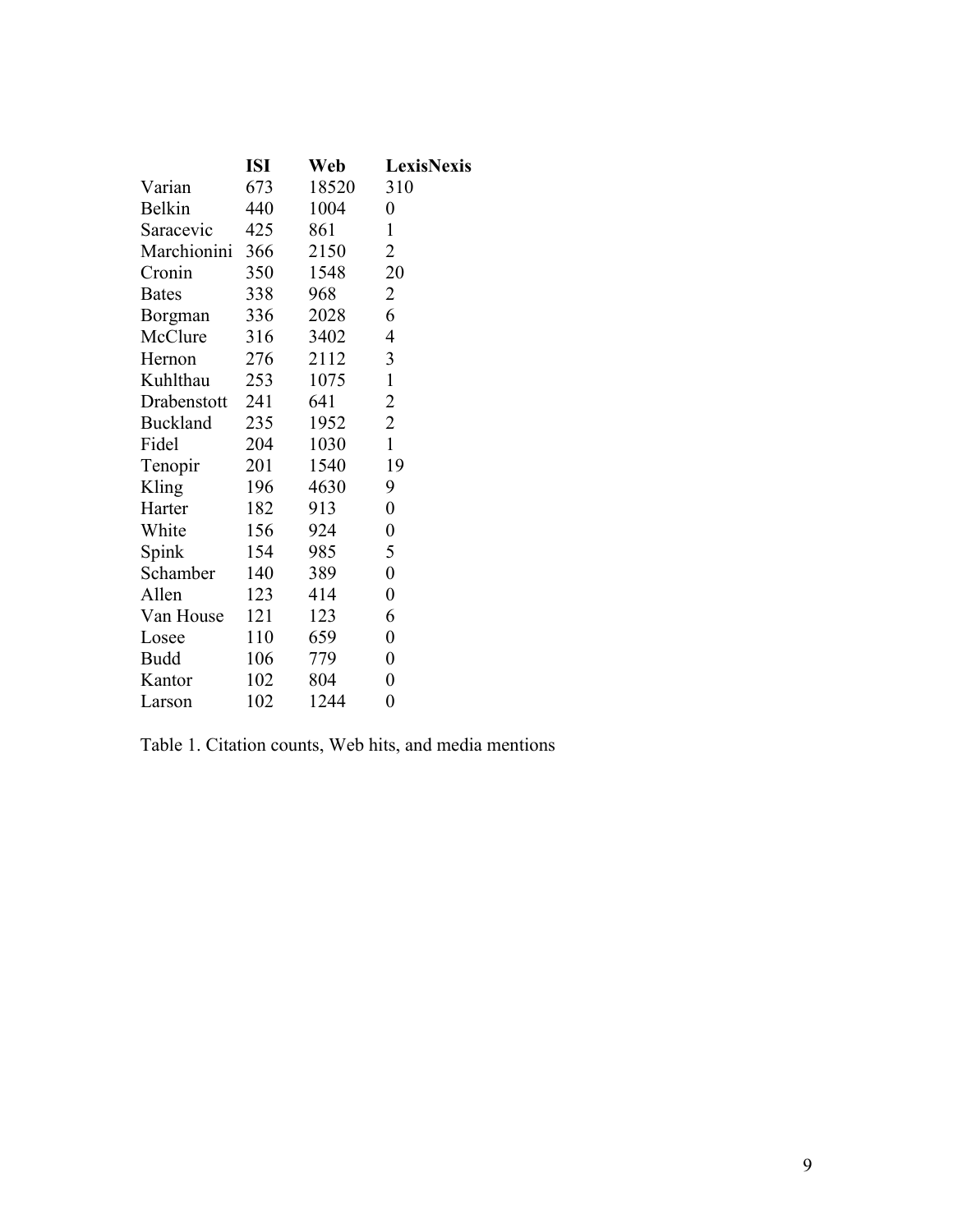|                 | <b>ISI</b>     | Web            | LexisNexis |
|-----------------|----------------|----------------|------------|
| Varian          | 1              | 1              | 1          |
| <b>Belkin</b>   | $\overline{c}$ | 13             | 17         |
| Saracevic       | 3              | 18             | 14         |
| Marchionini     | 4              | 4              | 10         |
| Cronin          | 5              | 8              | 2          |
| <b>Bates</b>    | 6              | 15             | 10         |
| Borgman         | 7              | 6              | 5          |
| McClure         | 8              | $\mathfrak{Z}$ | 8          |
| Hernon          | 9              | 5              | 9          |
| Kuhlthau        | 10             | 11             | 14         |
| Drabenstott     | 11             | 22             | 10         |
| <b>Buckland</b> | 12             | $\tau$         | 10         |
| Fidel           | 13             | 12             | 14         |
| Tenopir         | 14             | 9              | 3          |
| Kling           | 15             | 2              | 4          |
| Harter          | 16             | 17             | 17         |
| White           | 17             | 16             | 17         |
| Spink           | 18             | 14             | 7          |
| Schamber        | 19             | 24             | 17         |
| Allen           | 20             | 23             | 17         |
| Van House       | 21             | 25             | 5          |
| Losee           | 22             | 21             | 17         |
| <b>Budd</b>     | 23             | 20             | 17         |
| Kantor          | 24             | 19             | 17         |
| Larson          | 24             | 10             | 17         |

Table 2. Rankings by citation counts, Web hits, and media mentions